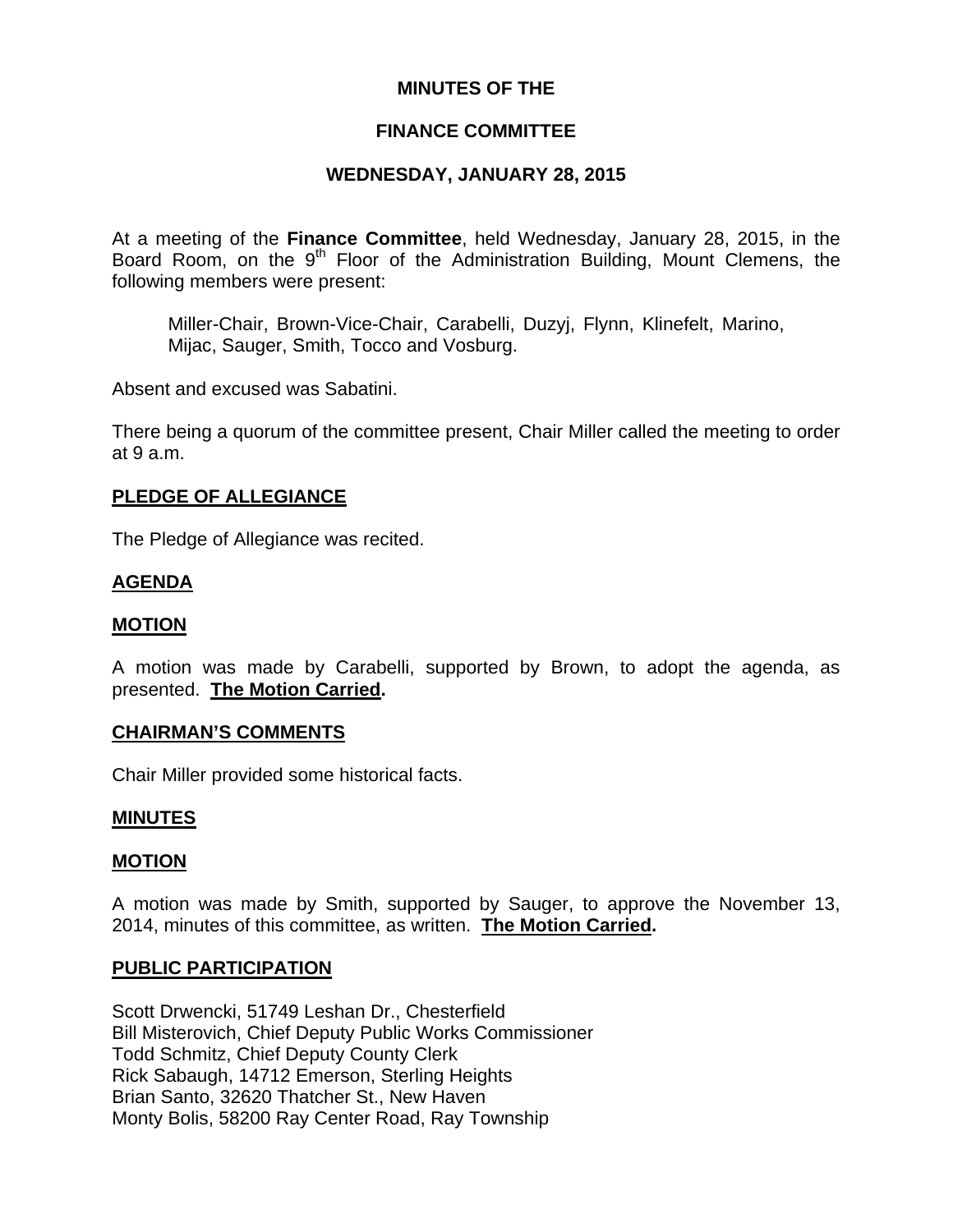## **DISCUSSION ON AMENDMENTS TO 2015 MACOMB COUNTY INTERMEDIATE RETIREES MEDICAL BENEFITS TRUST AGREEMENT**

A revised agreement was distributed.

Steve Smigiel, Interim Finance Director, provided an overview of the revised agreement. Also present were John Axe, County Bond Counsel; Kal Goren, Principal of Miller Canfield; and Scott Smith, Independent Counsel for the Board.

The following commissioners spoke: Klinefelt, Flynn, Marino and Duzyj.

Chair Miller stated that this issue will be on the February  $12<sup>th</sup>$  Finance Committee agenda for approval.

## **APPOINTMENT OF JP MORGAN AS SENIOR UNDERWRITERS FOR 2015 RETIREE HEALTH CARE BONDS/FINANCE**

## **COMMITTEE RECOMMENDATION – MOTION**

A motion was made by Brown, supported by Sauger, to recommend that the Board of Commissioners concur in the recommendation of the County Executive and approve JP Morgan as Senior Underwriters for the 2015 Retiree Health Care Bonds at a fee not to exceed \$349,840; further, a copy of this Board of Commissioners' action is directed to be delivered forthwith to the Office of the County Executive.

The following commissioners spoke: Flynn and Miller.

Chair Miller called for a vote on the motion and **THE MOTION CARRIED.**

### **RECOMMENDATION FROM 1-21-15 JUSTICE AND PUBLIC SAFETY COMMITTEE MEETING**

### **PowerPhone, Inc., Contract/Sheriff**

### **COMMITTEE RECOMMENDATION – MOTION**

A motion was made by Duzyj, supported by Sauger, to recommend that the Board of Commissioners concur in the Sheriff's request to approve the contract with PowerPhone, Inc., in the amount of \$145,668.70 to purchase, install and provide training and materials for a new Emergency Medical Dispatch and Call Taker Software; further, a copy of this Board of Commissioners' action is directed to be delivered forthwith to the Office of the County Executive.

The following commissioner spoke: Vosburg.

Chair Miller called for a vote on the motion and **THE MOTION CARRIED.**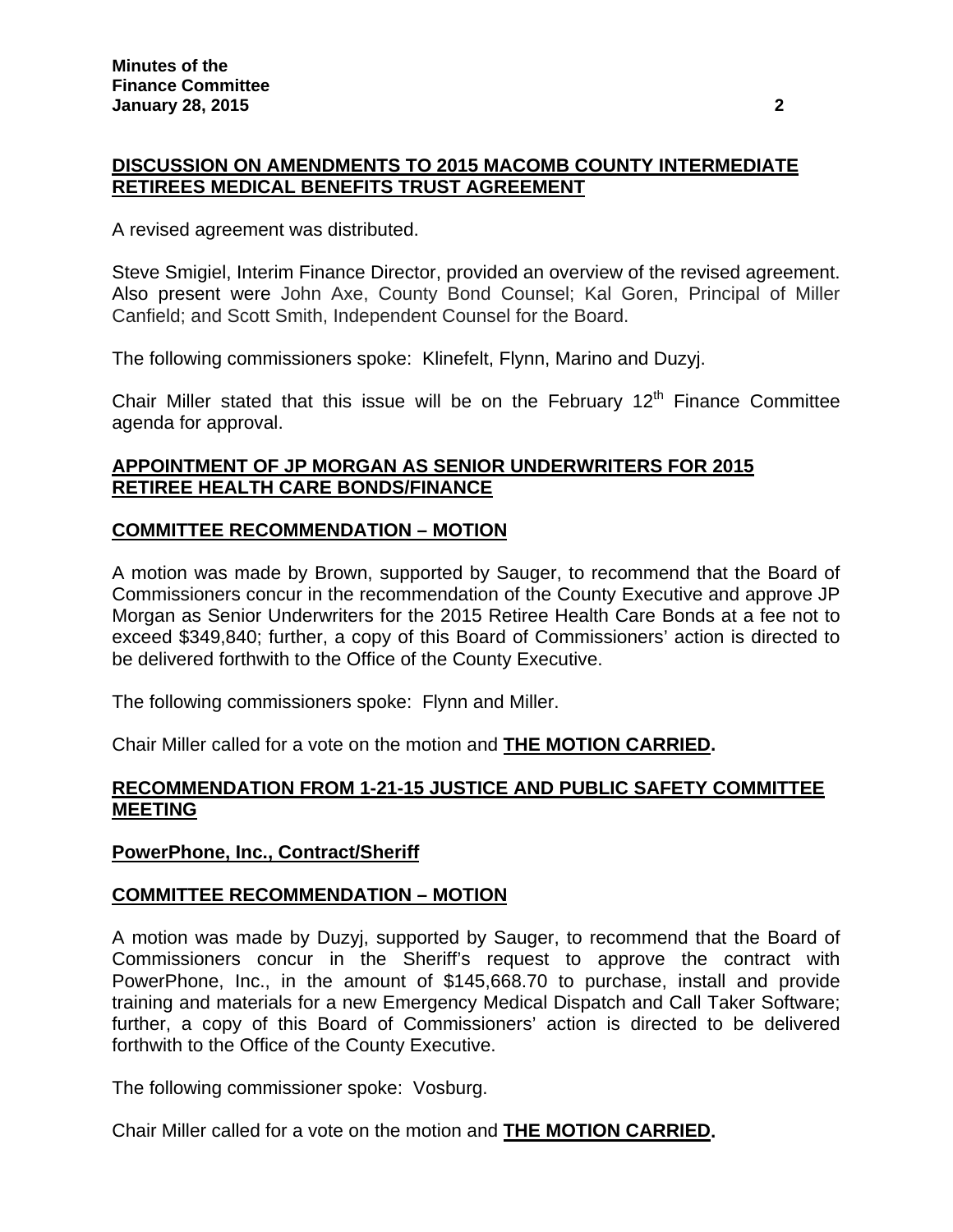# **RECOMMENDATIONS FROM 1-27-15 INFRASTRUCTURE/ECONOMIC DEVELOPMENT COMMITTEE MEETING**

# **Huron Clinton Metropolitan Authority Contract for Metro Parkway Mowing/Department of Roads**

# **COMMITTEE RECOMMENDATION – MOTION**

A motion was made by Carabelli, supported by Brown, to recommend that the Board of Commissioners approve the contract between the Department of Roads and the Huron-Clinton Metropolitan Authority for the mowing of Metropolitan Parkway from Jefferson to Schoenherr at a total cost of \$117,532.85; further, a copy of this Board of Commissioners' action is directed to be delivered forthwith to the Office of the County Executive. **THE MOTION CARRIED.**

## **MDOT and Kimley-Horn Engineering Contracts for Traffic Signal Optimization Projects/Department of Roads**

# **COMMITTEE RECOMMENDATION – MOTION**

A motion was made by Carabelli, supported by Mijac, to recommend that the Board of Commissioners approve the MDOT contract and Kimley-Horn Engineering Contract outlining the scope of work and funding for traffic signal optimization projects on 10 Mile, 12 Mile, 15 Mile, Mound and Schoenherr for 2015; further, a copy of this Board of Commissioners' action is directed to be delivered forthwith to the Office of the County Executive. **THE MOTION CARRIED.**

## **PRESENTATION BY HUMAN RESOURCES DEPARTMENT RE: STAFFING NEEDS**

Eric Herppich, Human Resources Director, summarized his request for an additional Service Partner position.

The following commissioners spoke: Carabelli, Brown, Klinefelt, Duzyj, Miller, Marino and Vosburg.

Mr. Herppich summarized the request for the positions of Operations Coordinator and Business Systems Analyst. Also present were Deputy Executive Mark Deldin, and Information Technology Director Sandy Jurek.

The following commissioners spoke: Miller, Vosburg, Marino and Klinefelt.

## **MOTION**

A motion was made by Mijac, supported by Duzyj, to receive and file the information provided on the Human Resources Department staffing needs. **The Motion Carried.** 

Chair Miller noted that the official requests for approval will be on the next agenda.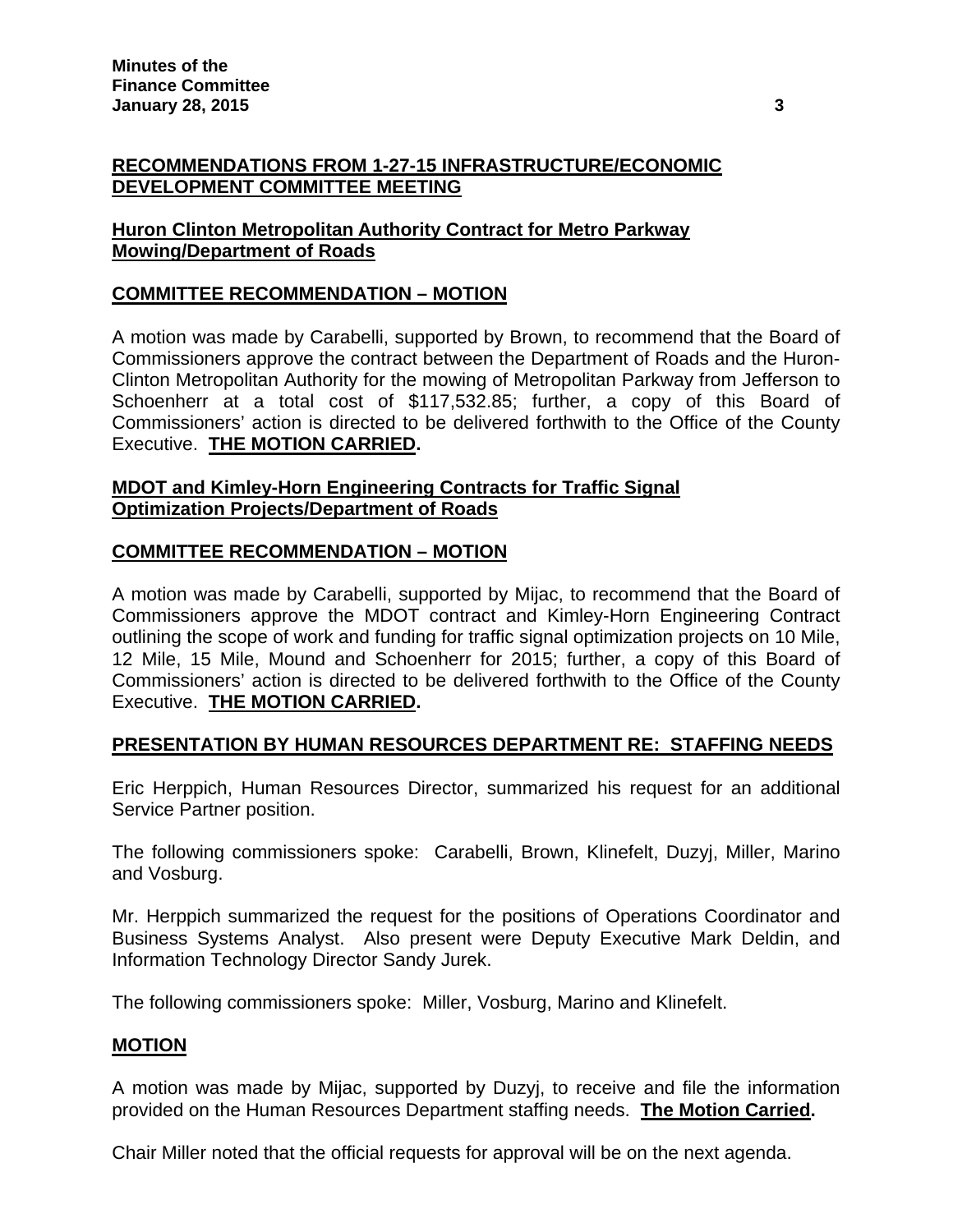## **ACTUARIAL REPORT REGARDING RETIREMENT PROVISION CHANGES FOR DEPARTMENT OF ROADS EMPLOYEES**

## **MOTION**

A motion was made by Carabelli, supported by Mijac, to receive and file the Actuarial Report. **The Motion Carried.** 

## **EXECUTIVE SESSION TO DISCUSS LABOR NEGOTIATIONS**

### **MOTION**

A motion was made by Mijac, supported by Marino, to enter into Executive Session for the purpose of discussing labor negotiations. **The Motion Carried.**

In accordance with the motion, committee entered Executive Session at 10:34 a.m., with it concluding at 10:58 a.m.

## **RATIFICATION OF LANGUAGE CHANGES-AFSCME LOCAL 411 (HEAD START) 2014-16 LABOR AGREEMENT/HUMAN RESOURCES**

## **COMMITTEE RECOMMENDATION – MOTION**

A motion was made by Duzyj, supported by Flynn, to recommend that the Board of Commissioners approve the ratification of language changes for the AFSCME Local 411 (Head Start) January 1, 2014 to December 31, 2016 labor agreement; further, a copy of this Board of Commissioners' action is directed to be delivered forthwith to the Office of the County Executive. **THE MOTION CARRIED.**

### **LABOR AGREEMENT RATIFICATIONS-ADTECH AND ROAD TECHNICIANS ASSOCIATIONS/HUMAN RESOURCES**

## **COMMITTEE RECOMMENDATION – MOTION**

A motion was made by Flynn, supported by Smith, to recommend that the Board of Commissioners concur in the recommendation of the Macomb County Executive and the Human Resources and Labor Relations Department and approve ratification of the labor agreements, from January 1, 2014 to December 31, 2016, as tentatively agreed to and ratified by the membership of the following bargaining groups: Adtech Association (Department of Roads) and Road Technician Association (Department of Roads); further, a copy of this Board of Commissioners' action is directed to be delivered forthwith to the Office of the County Executive. **THE MOTION CARRIED WITH MARINO VOTING "NO."**